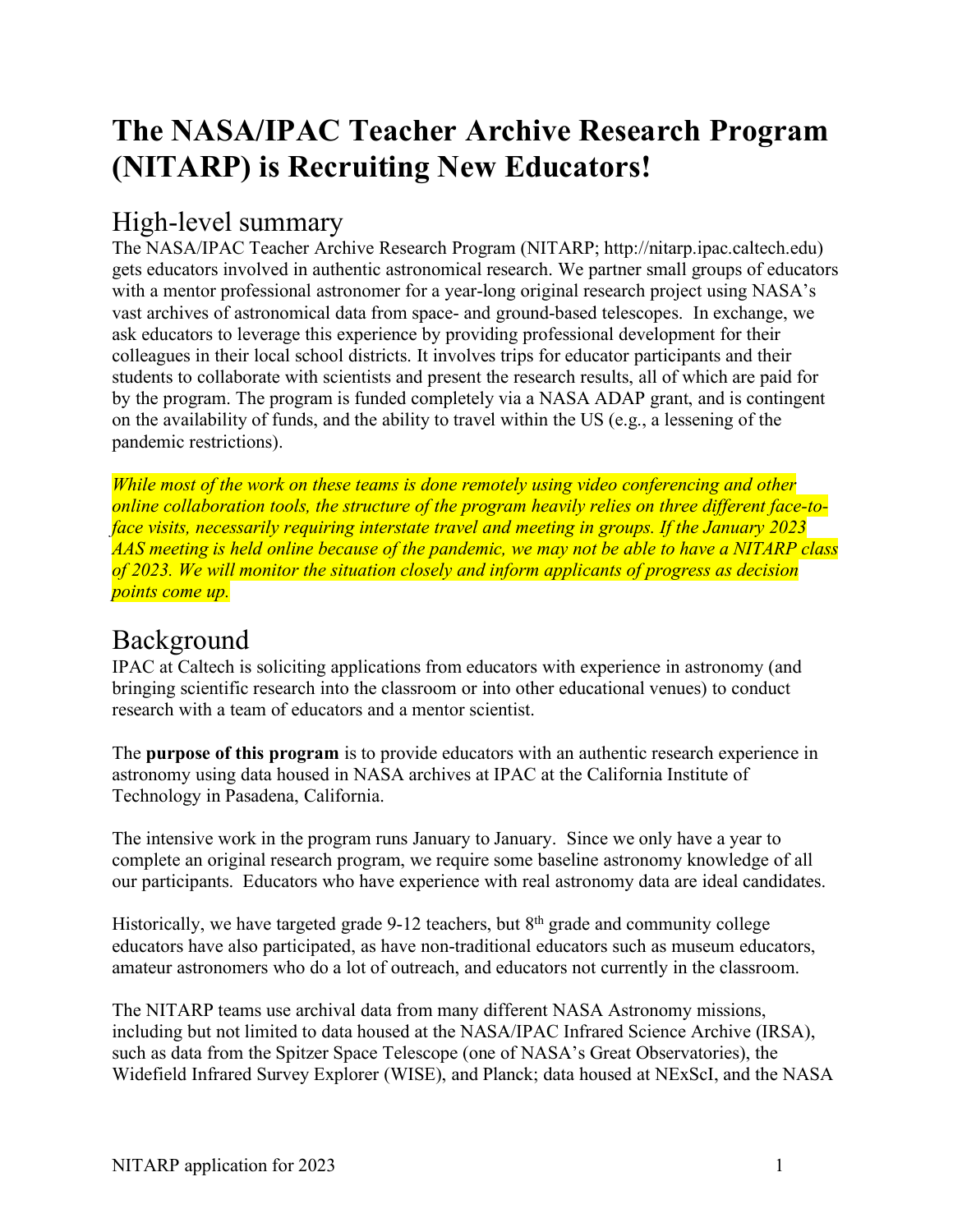Exoplanet Archive, such as data from Kepler and CoRoT; data from the NASA/IPAC Extragalactic Database (NED); and/or other NASA astronomy archive holdings.

### Program components

The main program components involve multiple trips (for which NITARP pays) and a commitment from the teachers to educate others about their experiences, both of which are conducted over a minimum of 18 months to 2 years. There are 6 specific program components, which we now explain in more detail.

1. **Attending a NITARP workshop** held in Seattle, WA at the American Astronomical Society (AAS) meeting in January 2023. The purpose of this workshop is to meet your team, meet your scientist, learn about the basics of the NASA archives to be used, and start to define the research project to be conducted. The reason for attending the AAS meeting (and not just returning home immediately after the workshop) is to understand how AAS meetings work and to learn about current astronomy research and how research is presented in posters; time will also be spent continuing to work with your team to define your project. Your project may be something that you or another teacher in your group initiates, or it may be something that your scientist mentor suggests, or some combination of the two; your team will discuss it in person.

The AAS meeting starts the evening of Sunday January 8, 2023 and goes through Thursday January 12. Our NITARP workshop is currently scheduled for Sunday, January 8, necessitating travel on Jan 7. Participants are expected to attend the AAS from Monday (Jan 9) through Tuesday (Jan 10), but are encouraged to stay through the end of the meeting on Thursday, (Jan 12), if your schedule permits. *You must attend this meeting. Applicants who state that they cannot attend the AAS meeting will not be accepted, even if the conflict is related to science fairs or sports coaching commitments.*

2. **Working long distance** with each other on a research program that uses data from any of the IPAC holdings, including but not limited to IRSA, NED, and/or the NASA Exoplanet Archive, in conjunction with NASA scientists, using telephone conferences (telecons) and internet-based resources such as email and a wiki (where everyone with an account on the system can edit pages, post images or proposal drafts, ask and answer questions, etc.). *You must be comfortable collaborating over phone and email.* (**There is a LOT of email**!)

3. **Meeting for 4 days** in Pasadena, California at Caltech (specifically IPAC) to work on the data and to understand the process of doing your science. Each team will decide when to meet (dates TBD by your team, probably – but not necessarily – in the Summer of 2023). This program is primarily for educators, but in order to support your educational efforts, we anticipate that, contingent on availability of funds, you may have the opportunity to bring up to 2 students per educator to IPAC. If you choose to bring students, they must be heavily involved in the project; more details will be available to the teachers in the program to guide their student selection.

4. **Attending the AAS meeting** in New Orleans, LA in January 2024 to present results of your project, both from a scientific and educational perspective. We anticipate that, contingent on availability of funds, you may again bring up to 2 students per educator to the AAS.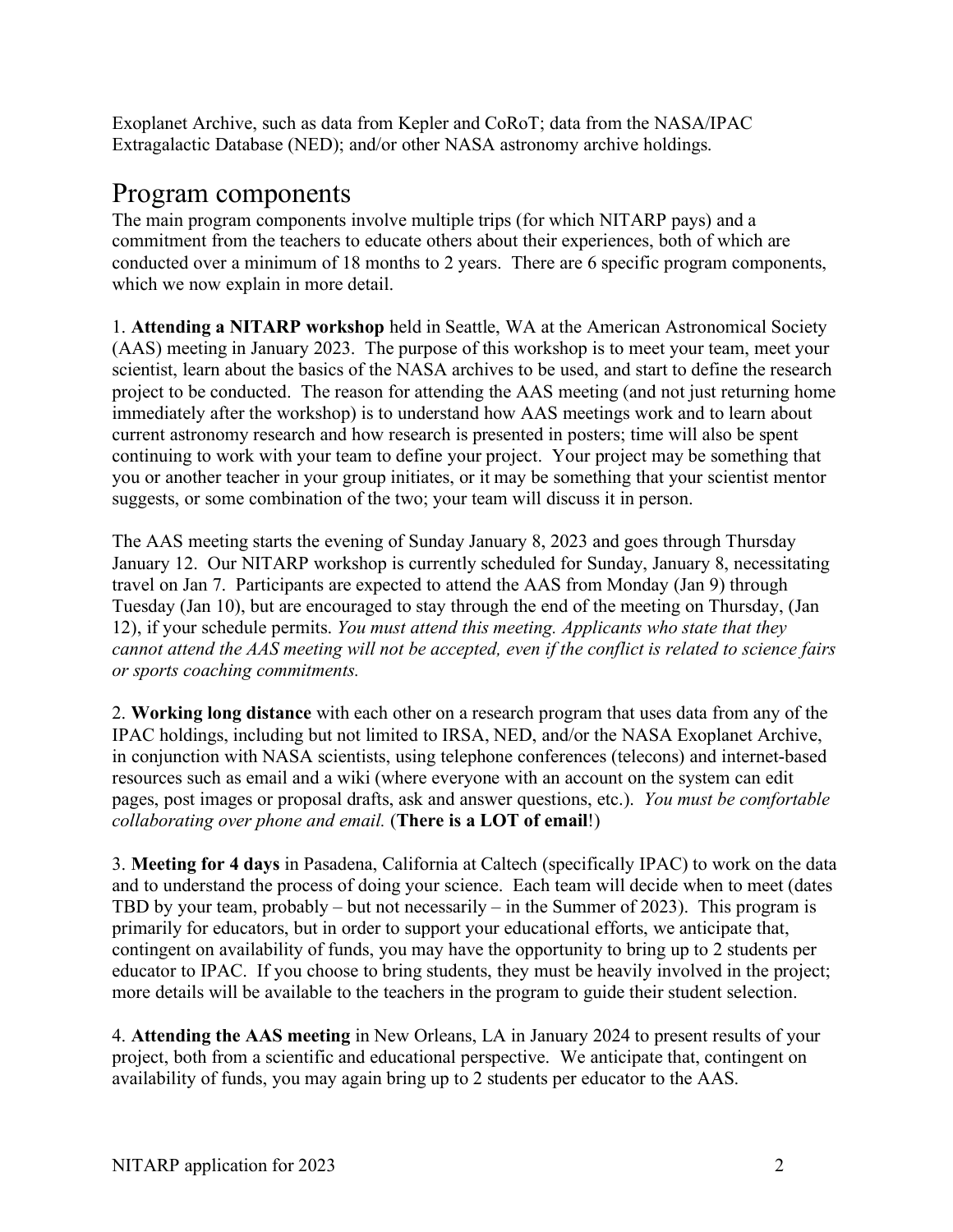Travel costs associated with all three of these meetings (trip to AAS meeting to get started, trip to IPAC to work on project, and trip to AAS to present project results) are covered by NITARP to the extent they comply with Federal travel expenditure rules. If we do not believe we have funds, we will not go on the trip, *so you will never be left hanging with unreimbursed compliant travel expenses*.

5. **Serving as NASA/NITARP ambassadors** who give 12 hours of professional development workshops in their home school districts. Each educator will be expected to give the equivalent (in hours) of 3 half-day professional development workshops in their district, or neighboring school districts, and at least 3 talks on the project (e.g., local, state, regional, or national teacher conferences) over the first 18 months to 2 years of your time in the program. The professional development workshops can focus on just one aspect of your project (e.g., infrared astronomy).

6. **Serving as mentors** in the community of NITARP teachers. Educators are expected to participate in the NITARP community. Educators may be invited to join new teams explicitly as mentor teachers for new teams. Additional activities and opportunities may be available to the alumni community.

Educators are asked to submit regular reports to us at IPAC describing project-related activities (workshops, etc.).

## Summary and High-Level Timeline

- 1. **May 2022**: Release of this application
- 2. **June 2022**: Application website opens to accept applications.
- 3. **12 September 2022**: Deadline for application submission; web-based interviews of shortlist candidates the following week.
- 4. **Late September/early October 2022**: Applicants notified of application status (acceptance/rejection) and assigned to teams with mentor astronomer.
- 5. **January 2023**: Go to the American Astronomical Society (AAS) meeting in Seattle, WA to meet the astronomer you will work with, meet your team, and get a sense of how astronomy research is done and presented.
- 6. **Spring 2023**: work remotely by e-mail and telephone with your astronomer to write a proposal to use archival astronomical data to address a specific astronomical question.
- 7. **Summer 2023**: Travel with up to two students to Pasadena to IPAC at Caltech for 4 days to train in analyzing the data for your science.
- 8. **Fall 2023**: Use the knowledge gained at IPAC back at your school to analyze the data and write a poster presentation about your scientific results.
- 9. **January 2024**: Present your results at the AAS meeting in New Orleans, LA.
- 10. **Rest of 2024**: Give 12 hours of professional development workshops in your community based on your experience in NITARP.
- 11. **Beyond 2024**: Stay involved with the program, with the possibility of becoming a mentor to support another team of NITARP teachers.

For more detailed milestones over a given NITARP cycle, please see our website (below).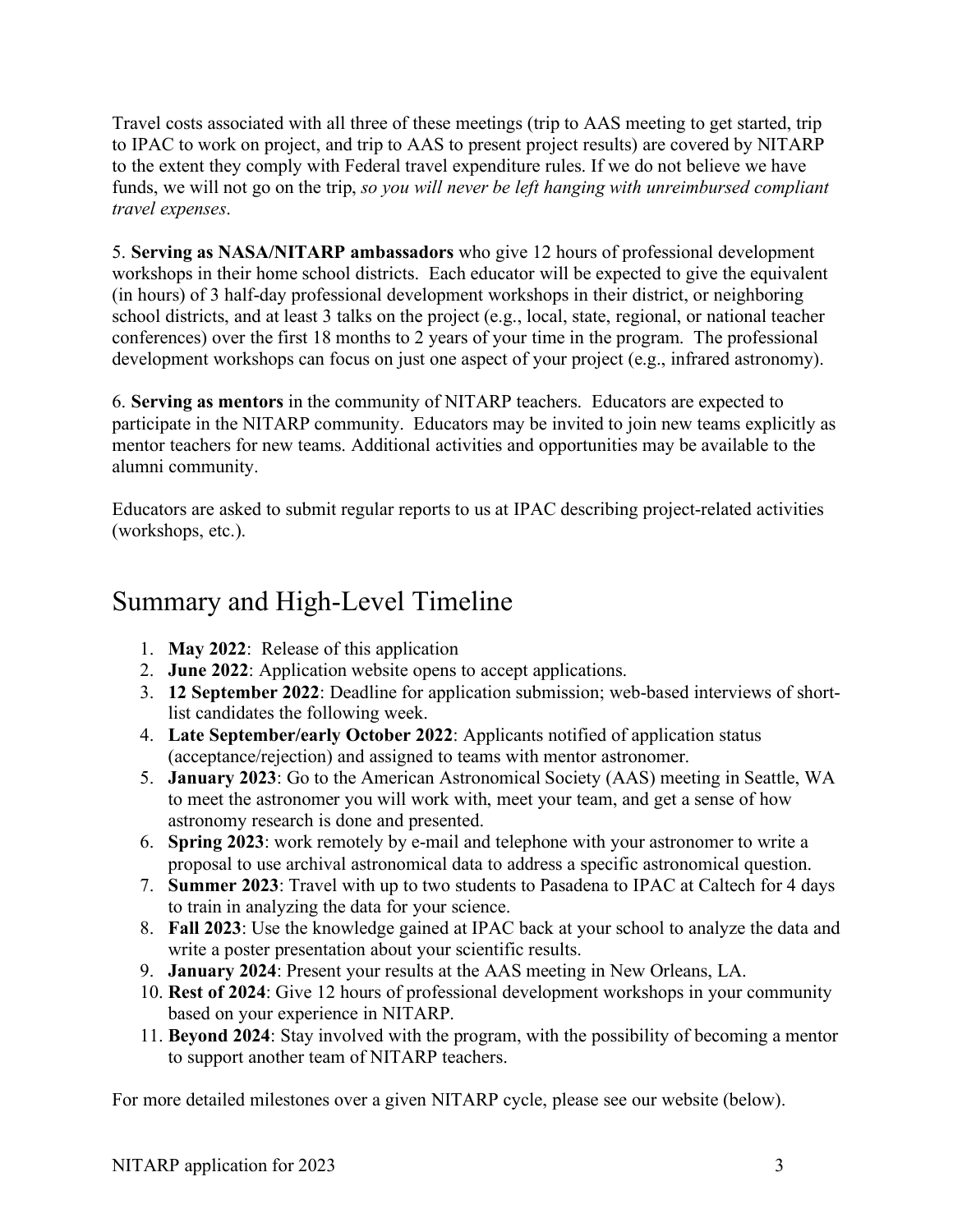## Evaluation Criteria and Important Notes

**Is this program for you?** If you are selected for this program, and accept our offer of participation in the program, here are some things you need to know**:**

- (1) … You will be traveling using government guidelines as part of the program. As such, complex and potentially non-intuitive travel restrictions may apply. *In some instances, you will be asked to float a balance for your travel expenses (like your hotel bill) over a credit card billing cycle before your reimbursement can be processed.* We cannot cover substitute charges, but the per diem rates are generous and are likely to cover most if not all of such fees. **We cannot pay salary**.
- (2) …We will use your name in conjunction with media events (such as press releases) associated with the entire program. If you have concerns regarding the use of your name as associated with this program (e.g., your institution would not approve, or you wish not to be seen as affiliated with NITARP), this may not be the program for you. Please contact us if you have specific questions.
- (3) …Students can be involved, but **this is not required**. (a) Any students you bring need to be heavily involved in the program; and (b) you are *not* obligated to bring two students on the two trips with student participation. It is just fine to bring just one, or none, if you believe that your participation is best served by such a decision. This program's goal is first to give *you* the experience, and secondly (really, *through* you) your students. On the other extreme, if you raise your own money, depending on your team, you may be able to bring more than 2 students on the trips, but more than 4 is strongly discouraged. You may involve as many students as you want at your home institution.
- (4) …This is real research, the real deal. We don't know what you will find until after you do the work. And, by extension, this project does not easily fold itself into an existing classroom curriculum. It is a much more authentic model/experience that teaches collaborative research. Parts of it are useful in a classroom, **but it is not a prepackaged curriculum in itself**. We rely on you to translate your experience into your environment.
- (5) …Most of your interaction with your team will be over email and phone teleconferences, because you will not necessarily all be co-located in the same area or even the same time zone. If you are not a regular user of email for communication, it will be extremely difficult to accomplish the necessary tasks during your first year of intensive work. **There is a** *lot* **of email.**
- (6) …You need to know the basics of the astronomy, math, and computers that you need for this program. For example, if you are a biologist suddenly stuck with an astronomy teaching assignment, this program is **not** how to start learning about astronomy. This program starts from the assumption that you are up to speed on college-level Astronomy 101, and is intended to share with you how science really works.
- (7) …Team applications are not accepted. Generally, only one teacher per school is accepted into the program.
- (8) …Have you been through the program before, but as a student, and now you want to go through as an educator? We welcome your application but we require additional information from you (see application section 7) with regards to what you expect to learn as a NITARP educator that you did not learn as a NITARP student.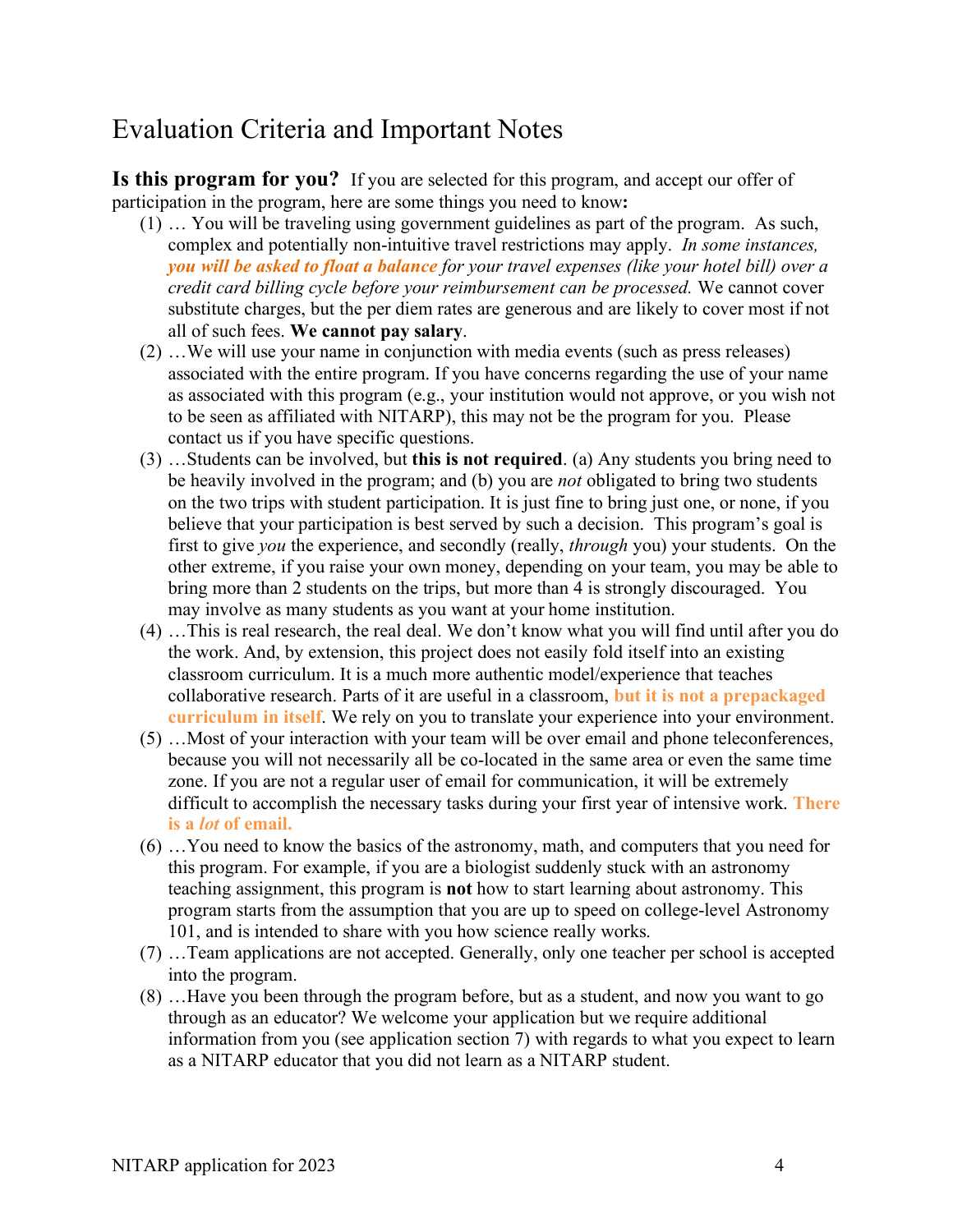**What are we looking for?** The application is below and consists of short-form answers to questions. When we read your application, we are trying to assess the following criteria:

- Are you reasonably up-to-speed on the astronomy, math, and computers you will need for this program? We only work with you intensively for a year, and we don't necessarily have time to "start at the beginning" on all of those three topics. **You should be reasonably comfortable with the basics of all three of those topics**, because many aspects of the program will feel like the deep end of the pool.
- Are you comfortable working in groups, remotely, even with people you have just met? Most of the work in this program is over email, wikis, and teleconferences. If you can't work remotely with your team, this program will be very hard for you, and for the rest of your team who is depending on you to pull your weight. **You need to be able to read and reply to email regularly, because there is a** *lot* **of email.**
- Are you already getting your students involved in research? This program focuses on doing authentic science, **not on tips and techniques for getting students involved in research** and/or including research in your curriculum. There are other resources for developing those skills (such as AAPT); you will most likely not learn this from us.
- Is our investment in you going to be well spent? We need you to get out there and **share what you have learned** with your environment, whether that be any combination of the following: your peer educators, amateur astronomers, your community, and/or more students; locally, regionally, and/or nationally; in print, online, and/or in person.
- Our primary audience has been (and continues to be) high school classroom teachers. By necessity, then, educators not in high school classrooms (community college, 8<sup>th</sup> grade, informal educators) must demonstrate in their application that they can fit into this framework – a middle school educator needs to explain how they will bring the experience to the level of their students, or a museum educator needs to explain how they will share the experience with their museum patrons, etc.
- What skills are you already bringing to the table? Maybe you have experience with databases. Or you spent a lot of time looking at images, asteroid hunting. Or, you have experience with astronomy in a wavelength not explicitly included in IRSA databases (such as radio or gamma-ray astronomy). If you don't have an advanced degree in science, you're our primary audience. If you already have a PhD or MS in astronomy, you are not our target audience, because you've already actually done science. In any case, please **make all of this clear in your application**.

# The Application

**Applications are due by 3pm Pacific time (6pm Eastern time) Monday, September 12, 2022.**

#### *The program is likely to be oversubscribed and all teachers qualified for this program will not be selected.*

All US-based educators (formal or informal) are eligible. Teachers are expected to know the basics of astronomy and computers (e.g., what is a magnitude, what is a FITS file and how to use it, how to install software on your computer, etc.). Fairly recent vintage laptops will be required for the IPAC visit, as well as the ability to install software on said laptops. This program is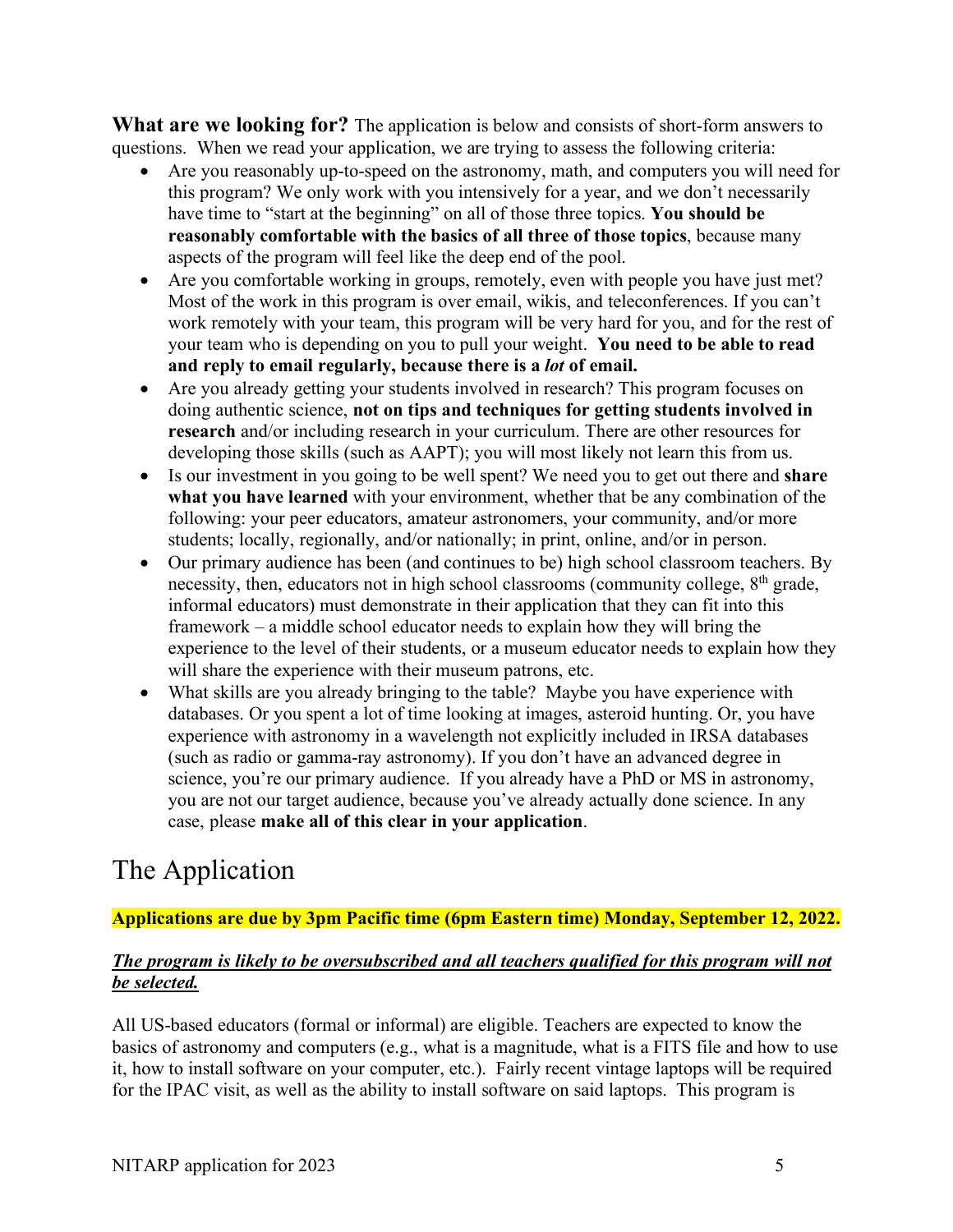primarily aimed at 9<sup>th</sup>-12<sup>th</sup> grade teachers but 8<sup>th</sup> grade teachers and/or community college professors, and/or non-classroom or non-traditional educators may also apply.

The NITARP teacher application consists of a series of short answers to questions, submitted as a PDF file to a website. (PDF files can be created from Word using the file print---save as PDF command.) The questions are below. Please include the various question headings before each of your answers (note that you can copy-and-paste from this PDF file). **There is a 3-page limit, 12 point font, 1-inch margins. The application should be submitted to the website https://catcopy.ipac.caltech.edu/nitarp/ (note https, not http) by the deadline.** This website will be open and available to accept applications starting **in June 2022.** This 3-page limit is a total page limit, not pages per question.

Review and ranking will be conducted by a committee composed primarily of representatives from IPAC, including the scientists who will mentor NITARP teams in 2023. Additional representatives from NITARP alumni and other astronomy education programs are likely to also be involved.

We expect to conduct very brief  $(-15 \text{ min})$  web-based interviews using Zoom with the short list of candidates. These interviews will be arranged individually with the people on the short list of candidates during the two weeks after the application deadline.

Educators who have applied before but were not selected are encouraged to apply again, ideally taking into consideration the feedback given. All applicants will be notified of the status of their application within 3-4 weeks of the application deadline.

#### **The web form includes:**

Name School School Address School Phone Number Grades Currently Taught Subjects Currently Taught Mailing Address for Correspondence Email address for Correspondence And a place to upload your PDF.

**Your PDF should include short essay answers to the following questions** (note that you should include the headings but need **not** copy the entire question into your answer, and repeat applicants should note that there is a new question in  $2023$ ):

#### *1. Educational Background-General*

Describe your educational background, degrees, and subjects studied. Relate how this background sets a foundation for being part of an astronomy research team. Why did you become a science teacher?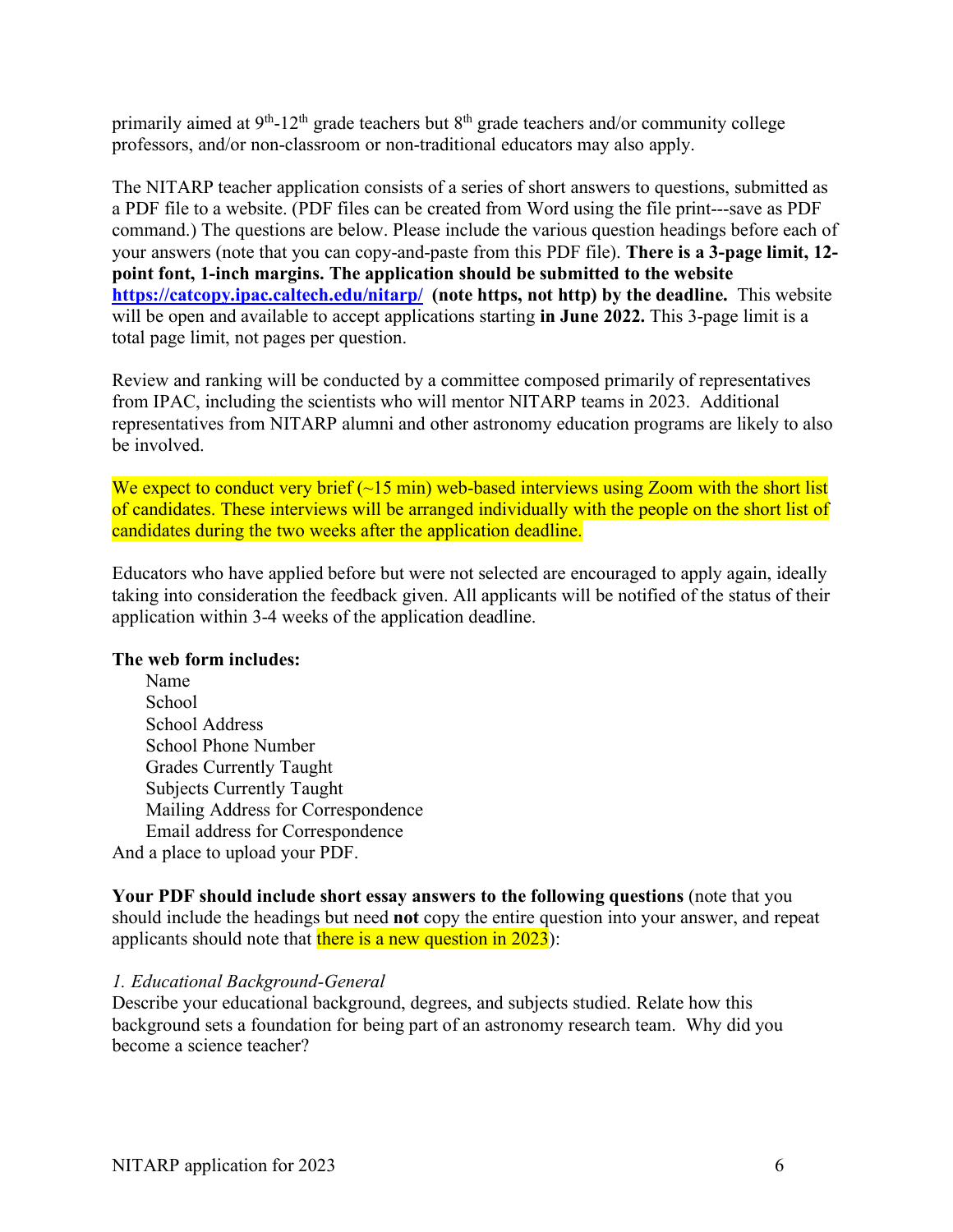#### *2. Educational Background-Specific*

Describe your specific background in physics and astronomy, if applicable. Describe your experience with scientific research in general and with astronomy in particular. Be specific about any analysis of astronomical data in which you may have participated. Be specific about your involvement in projects and how it might relate to being a NITARP teacher. Describe your involvement in any NSF or NASA-funded education projects or scientific research projects. Describe any grants you have received or leadership roles you have assumed.

#### *3. Experience with Student Research and Productivity*

Describe your role in encouraging student research. (Hint: we do not mean sending your students to the library.) Describe how you currently use research projects in the classroom or other educational settings. Do you use inquiry-based learning or modeling in science labs in the classroom? Describe in general how you have made good use of experiences that attempt to bring research into your classroom or your educational venue.

#### *4. Experience with Inclusion, Diversity, Equity, and Access (IDEA).*

IDEA motivates efforts towards engaging communities underrepresented in the sciences, including but not limited to race, color, ethnicity; gender identity, sexual orientation or identity; religion, nationality, language; age; economic class, geography; educational level; physical, mobility, ability, neurodiversity; marital or parental status. Describe any of your experience(s) (including lived experiences if you wish) with respect to IDEA in the sciences.

#### *5. Ability to participate*

Describe your ability to participate in a long-term research project, including support of school district and administrators for your involvement in this project and ability to miss school. Be as specific as possible about the level of support and flexibility of your district. Are you able to attend all of the program dates set so far (i.e., the AAS in January)? If not, please explain.

#### *6. Ability to share the experience*

Describe very briefly your general plan for your 12 hours of professional development presentations/workshops associated with this project. We realize the details of your plans will change once you get into this, but one of the main strengths of the NITARP program is the ability of our graduates to take the experience into the education and wider communities and inspire the next generation of scientists. How will you bring your NITARP experience back to your local environment? (Hint: workshops at NSTA are not generally enough.)

#### *7. You and your NITARP team*

Describe your aptitude for astronomical research and why you want to be part of a team of NITARP teachers. What educational or scientific strengths do you bring to the team? How will you integrate the NITARP experiences with your teaching? Are you able to function on a research team that may be under some pressure to meet deadlines? Do you have any ideas for research that can be conducted using Spitzer, IRSA, NED, and/or the NASA Exoplanet Archive?

*8. Benefits*